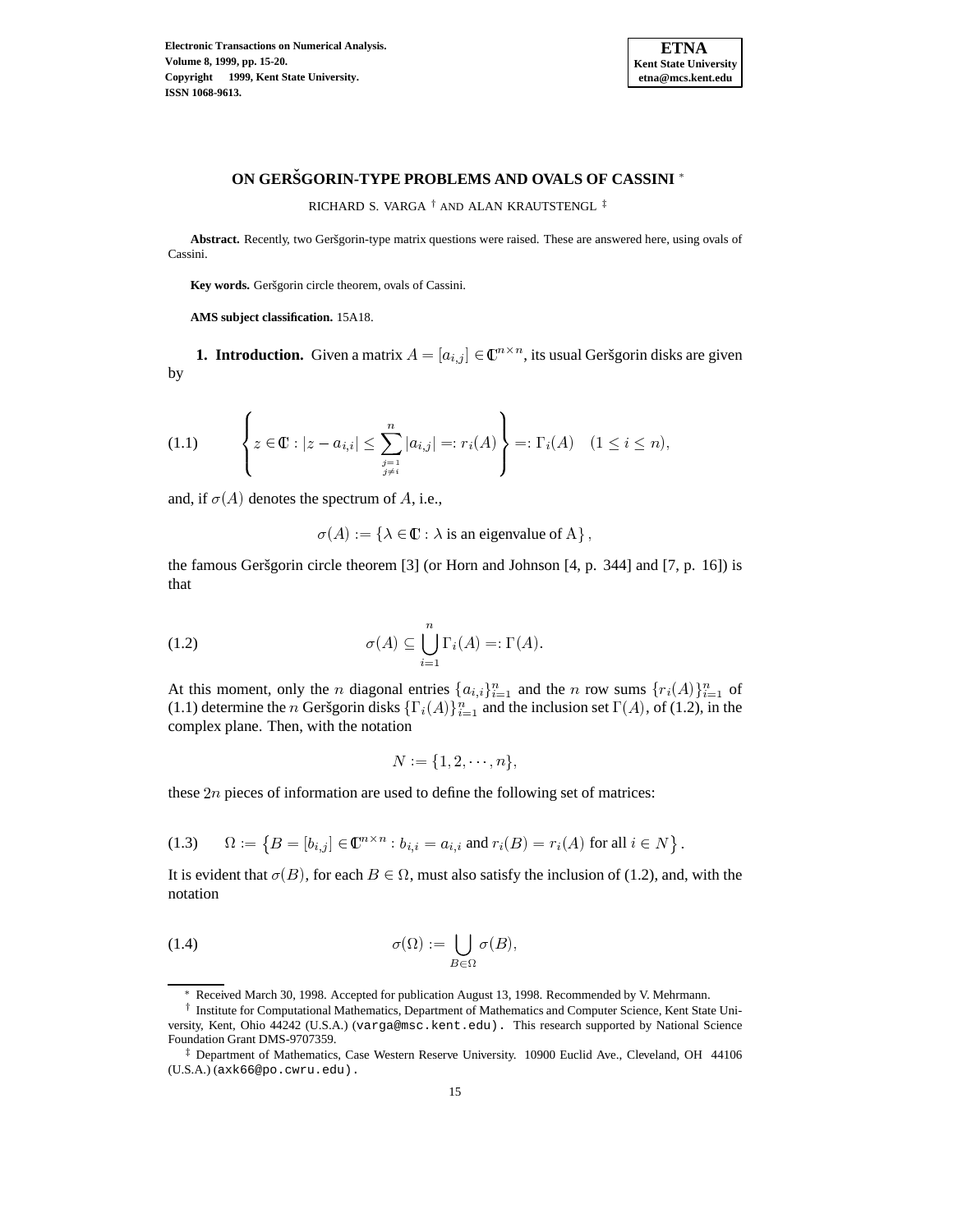16 On a Geršgorin Problem and Ovals of Cassini

we have

$$
\sigma(\Omega) \subseteq \Gamma(A).
$$

As we shall see, the inclusion in (1.5) is not always one of equality.

|  |  | Recently, the following questions were asked of one of us: |
|--|--|------------------------------------------------------------|
|--|--|------------------------------------------------------------|

- *Question 1*. Can a precise description of  $\sigma(\Omega)$  be given?
- *Question* 2. When is it the case that  $\sigma(\Omega)$  is a single closed disk (with a nonempty interior) in the complex plane?

The point of this note is to answer the above questions.

We remark that the set  $\sigma(\Omega)$  of (1.4) is, for  $n > 2$ , in general *larger* than the *minimal Geršgorin set* (cf.  $[8]$ ) for any matrix A, simply because the minimal Geršgorin set uses more specific information about the matrix  $A = [a_{i,j}] \in \mathbb{C}^{n \times n}$  in determining its minimal Geršgorin set. Specifically, the associated set of matrices, for the minimal Geršgorin set of a given matrix  $A = [a_{i,j}] \in \mathbb{C}^{n \times n}$ , is

$$
(1.6) \quad \Omega_{MG} := \left\{ B = [b_{i,j}] \in \mathbb{C}^{n \times n} : b_{i,i} = a_{i,i} \text{ and } |b_{i,j}| = |a_{i,j}| \text{ for all } i,j \in N \right\},\
$$

i.e., in addition to knowing the n diagonal entries  $\{a_{i,i}\}_{i=1}^n$ , one is also given the moduli of *all*  $n(n-1)$  nondiagonal entries  $\{|a_{i,j}|\}_{i,j=1}^n$ , for a total of  $n^2$  pieces of information. Though ,o\*&\$% it is not essential for this paper, we remark that it is evident from (1.3) and (1.6) that

(1.7) 
$$
\Omega_{MG} \subseteq \Omega, \text{ so that } \sigma(\Omega_{MG}) \subseteq \sigma(\Omega) \text{ for any } A \in \mathbb{C}^{n \times n}, \quad n > 2,
$$

where it can be shown that the equalities of containment in  $(1.7)$  cannot in general hold for all  $A \in \mathbb{C}^{n \times n}$ ,  $n > 2$ , but in the case  $n = 2$ , there holds

(1.8) 
$$
\Omega_{MG} = \Omega, \text{ so that } \sigma(\Omega_{MG}) = \sigma(\Omega) \text{ for any } A \in \mathbb{C}^{2 \times 2}.
$$

**2. On Question 1.** We need some additional notations and results. Given the  $2 \times 2$ matrix

(2.1) 
$$
B = \begin{bmatrix} b_{1,1} & b_{1,2} \\ b_{2,1} & b_{2,2} \end{bmatrix} \in \mathbb{C}^{2 \times 2},
$$

its associated *oval of Cassini* is defined as

$$
(2.2) \t K(B) := \{ z \in \mathbb{C} : |(z - b_{1,1})(z - b_{2,2})| \leq |b_{1,2} \cdot b_{2,1}| \}.
$$

Then, for a matrix  $A = [a_{i,j}] \in \mathbb{C}^{n \times n}$ ,  $n \geq 2$ , we denote its ovals of Cassini by

$$
(2.3) \quad K_{i,j}(A) := \{ z \in \mathbb{C} : |(z - a_{i,i})(z - a_{j,j})| \le r_i(A) \cdot r_j(A) \}, \text{ for all } i \ne j \text{ in } N.
$$

There are  $\binom{n}{2} = \frac{n(n-1)}{2}$  $=\frac{n(n-1)}{2}$  ovals of Cassini  $K_{i,j}(A)$  associated with the matrix A, and from a well-known result of A. Brauer [1] (see also [4, p. 380]), we have that if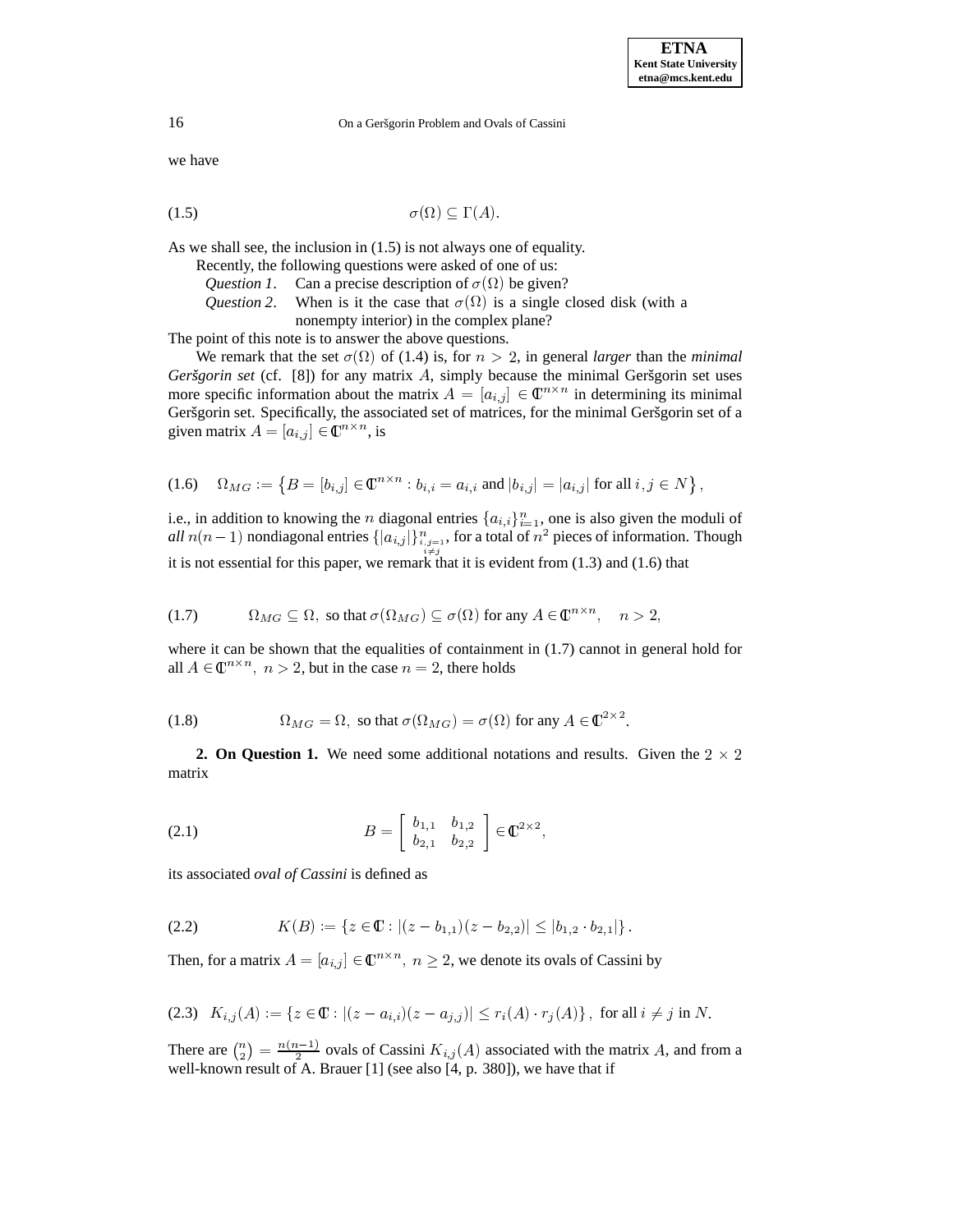## Richard S. Varga and Alan Krautstengl 17

(2.4) 
$$
K(A) := \bigcup_{\substack{i,j=1 \ i \neq j}}^{n} K_{i,j}(A),
$$

then

$$
\sigma(A) \subseteq K(A).
$$

But, as the ovals of Cassini in (2.3) use only the information given by  $\{a_{i,i}\}_{i=1}^n$  and  $\{r_i(A)\}_{i=1}^n$ , it is also true from (1.3) that

$$
\sigma(\Omega) \subseteq K(A).
$$

We remark from (2.3) that each oval of Cassini  $K_{i,j}(A)$ ,  $i \neq j$ , is a bounded and closed (hence, compact) set in the complex plane  $\mathbb{C}$ , as is their finite union  $K(A)$  in (2.4). Next, if T is a set in  $\frak C$ , then  $\overline{T}$  denote its closure and  $T':=\frak C\backslash T$  denotes its complement. The boundary of T is defined, as usual, by  $\partial T := \overline{T} \bigcap \overline{T'}$ .

Our first result, which sharpens the inclusion in (2.6), shows exactly how  $\sigma(\Omega)$  fills out  $K(A).$ 

THEOREM 2.1. *Given any*  $A = [a_{i,j}] \in \mathbb{C}^{n \times n}$ ,  $n \geq 2$ , then

(2.7) 
$$
\sigma(\Omega) = \partial K(A) = \partial K_{1,2}(A), \text{ when } n = 2,
$$

*and*

$$
\sigma(\Omega) = K(A), \text{ when } n \ge 3.
$$

*Proof.* For  $n = 2$ , each matrix B in  $\Omega$  is, from (1.3), necessarily of the form

(2.9) 
$$
B = \begin{bmatrix} a_{1,1} & r_1(A)e^{i\psi_1} \\ r_2(A)e^{i\psi_2} & a_{2,2} \end{bmatrix}
$$
, with  $\psi_1, \psi_2$  arbitrary real numbers.

If  $\lambda$  is any eigenvalue of B, then det  $(B - \lambda I) = 0$ , so that from (2.9),

$$
(a_{1,1} - \lambda)(a_{2,2} - \lambda) = r_1(A) \cdot r_2(A)e^{i(\psi_1 + \psi_2)}.
$$

Hence,

$$
|a_{i,i} - \lambda| \cdot |a_{2,2} - \lambda| = r_1(A) \cdot r_2(A).
$$

As (2.10) corresponds to the case of equality in (2.3), we see that  $\lambda \in \partial K_{1,2}(A)$ . Since this is true for any eigenvalue  $\lambda$  of any B in  $\Omega$  and since, from (2.4),  $K_{1,2}(A) = K(A)$  in this case  $n = 2$ , then  $\sigma(\Omega) \subseteq \partial K_{1,2}(A) = \partial K(A)$ . Conversely, it is easily seen that each point of  $\partial K_{1,2}(A)$  is, for suitable choices of real  $\psi_1$  and  $\psi_2$ , an eigenvalue of some B in (2.9), so that  $\sigma(\Omega) = \partial K_{1,2}(A) = \partial K(A)$ , the desired result of (2.7).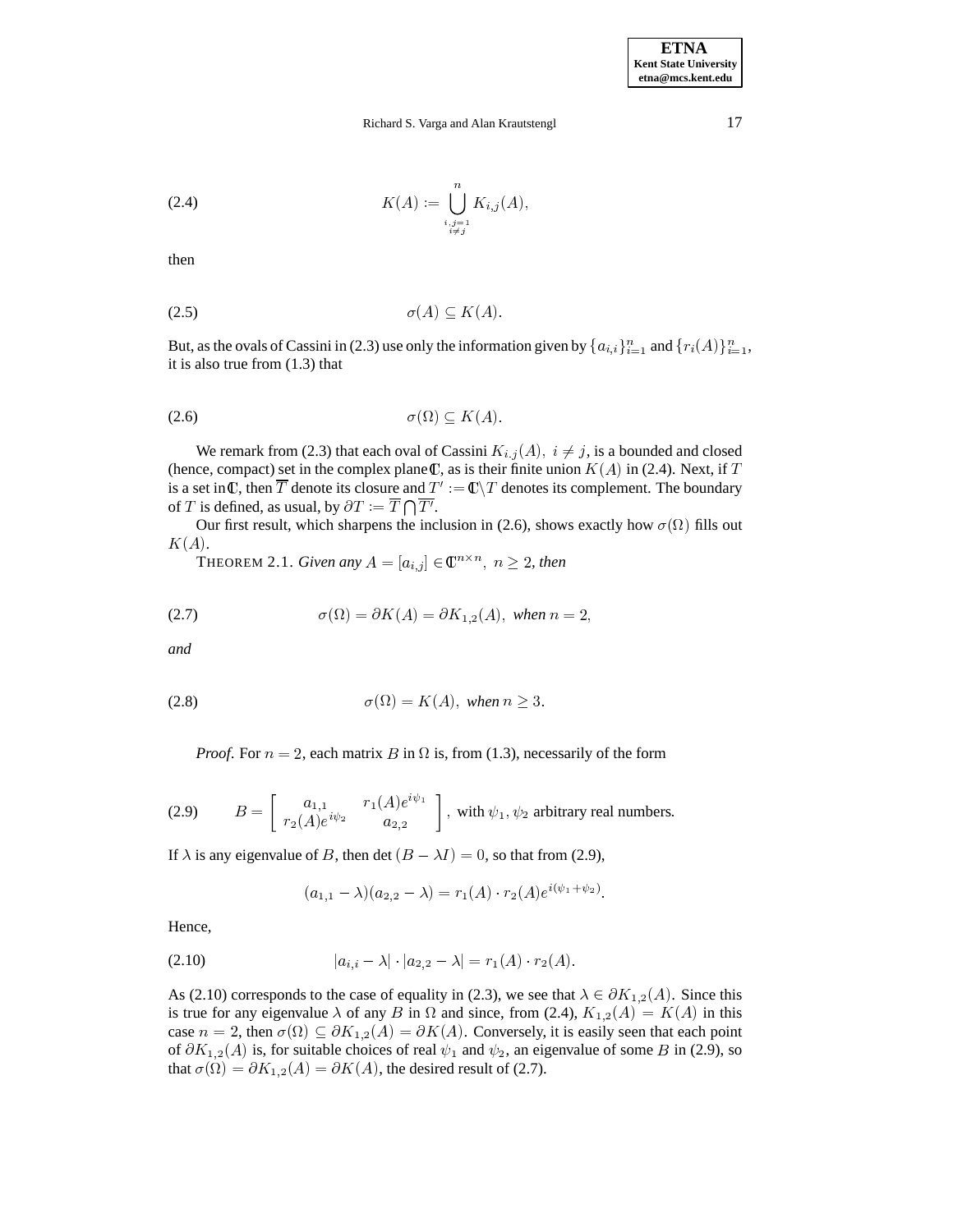## 18 On a Geršgorin Problem and Ovals of Cassini

To establish (2.8), first assume that  $n \geq 4$ , and consider a matrix  $B = [b_{i,j}]$  in  $\mathbb{C}^{n \times n}$ , which has the partitioned form

$$
(2.11) \t\t B = \left[\begin{array}{c|c} B_{1,1} & B_{1,2} \\ \hline O & B_{2,2} \end{array}\right],
$$

where

$$
(2.12) \t B_{1,1} := \begin{bmatrix} a_{1,1} & se^{i\psi_1} \\ te^{i\psi_2} & a_{2,2} \end{bmatrix}, \text{ with } 0 \le s \le r_1(A), \ 0 \le t \le r_2(A),
$$

with  $\psi_1$  and  $\psi_2$  arbitrary real numbers, and with  $b_{j,j} = a_{j,j}$  for all  $1 \leq j \leq n$ . Now, for any choices of s and t with  $s \in [0, r_1(A)]$  and  $t \in [0, r_2(A)]$ , the entries of the block  $B_{1,2}$  can be chosen so that the row sums,  $r_1(B)$  and  $r_2(B)$ , in the first two rows of B, equal those of A. Similarly, because  $n \geq 4$ , the row sums of the matrix  $B_{2,2}$  of (2.11) can be chosen to be the same as those in the remaining row sums of  $A$ . Thus, by our construction, the matrix  $B$  of (2.11) is an element of  $\Omega$ . (We remark that this construction fails to work in the case  $n = 3$ , unless  $r_3(A) = 0$ . But from the partitioned form in (2.11), it is evident that

$$
\sigma(B) = \sigma(B_{1,1}) \bigcup \sigma(B_{2,2}).
$$

However, from the parameters  $s, t, \psi_1, \psi_2$  in  $B_{1,1}$  in (2.12), it can be seen from (2.3), that, for *each*  $z \in K_{1,2}(A)$ , there are choices for these parameters such that z is an eigenvalue of  $B_{1,1}$ . In other words, the eigenvalues of  $B_{1,1}$ , on varying s and t with  $0 \leq s \leq r_1(A)$ and  $0 \leq t \leq r_2(A)$ , fill out  $K_{1,2}(A)$ , where we note that the remaining eigenvalues of B (namely, those of  $B_{2,2}$ ) must still lie, from (2.6), in  $K(A)$ . As this applies to *all* ovals of Cassini  $K_{i,j}(A)$ , for  $i \neq j$ , upon suitable permutations of the rows and columns of B of (2.11), then  $\sigma(\Omega) = K(A)$ , for all  $n \ge 4$ .

For the remaining case  $n = 3$  of (2.8), any matrix B in  $\Omega$  can be expressed as

(2.14) 
$$
B = \begin{bmatrix} a_{1,1} & se^{i\psi_1} & (r_1(A) - s)e^{i\psi_2} \ te^{i\psi_3} & a_{2,2} & (r_2(A) - t)e^{i\psi_4} \ ue^{i\psi_5} & (r_3(A) - u)e^{i\psi_6} & a_{3,3} \end{bmatrix},
$$

where

(2.15) 
$$
0 \leq s \leq r_1(A), 0 \leq t \leq r_2(A), \text{ and } 0 \leq u \leq r_3(A), \text{ and}
$$

$$
\{\psi_i\}_{i=1}^6 \text{ are arbitrary real numbers.}
$$

Now, choose any complex number z in the oval of Cassini  $K_{1,2}(A)$ , i.e., (cf. (2.3)), let z satisfy

$$
(2.16) \t\t |z - a_{1,1}| \cdot |z - a_{2,2}| \le r_1(A) \cdot r_2(A).
$$

The above inequality implies that either  $|z - a_{1,1}| \le r_1(A)$  or  $|z - a_{2,2}| \le r_2(A)$  is valid. Assuming, without loss of generality, that  $|z - a_{1,1}| \le r_1(A)$ , choose the parameters s and  $\psi_1$  such that  $|z - a_{1,1}| = s$  and  $z - a_{1,1} = se^{i\psi_1}$ , and similarly, choose the parameters t and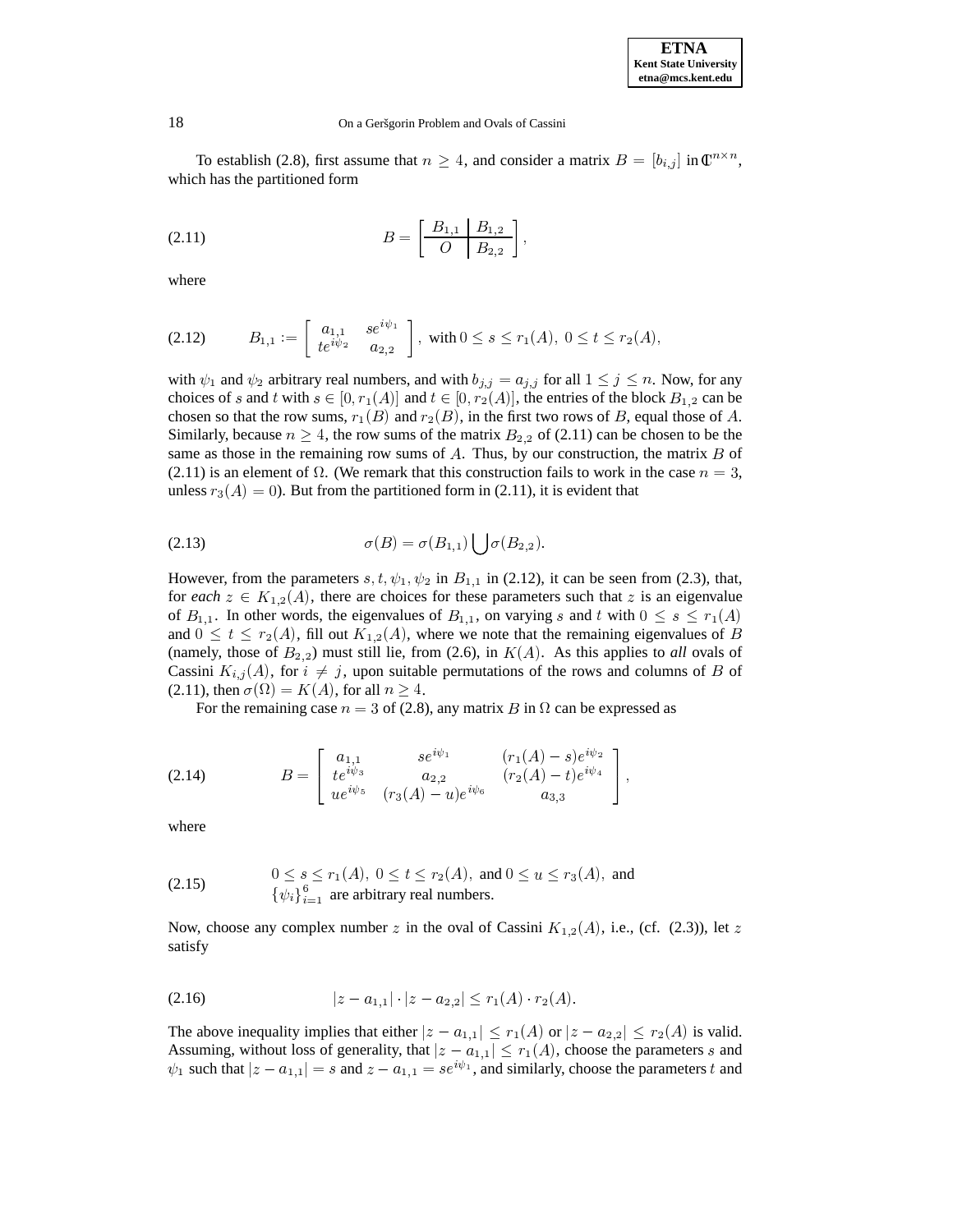## Richard S. Varga and Alan Krautstengl 19

 $\psi_3$  such that  $|z - a_{2,2}| = t$  and  $z - a_{2,2} = te^{i\psi_3}$ , where, from (2.16),  $s \cdot t \le r_1(A) \cdot r_2(A)$ . Then with the vector  $\mathbf{x} = [1, 1, 0]^T$  in  $\mathbb{R}^3$ , it can be verified that  $B\mathbf{x} = \eta$ , where

(2.17) 
$$
\begin{cases} \eta_1 = a_{1,1} + se^{i\psi_1} = z, \\ \eta_2 = te^{i\psi_3} + a_{2,2} = z, \\ \eta_3 = ue^{i\psi_5} + (r_3(A) - u)e^{i\psi_6}. \end{cases}
$$

Then, on setting  $u := r_3(A)/2$  and  $\psi_5 := \psi_6 + \pi$ , we have  $\eta_3 = 0$ . Thus,  $Bx = zx$ , and z is an eigenvalue of B. Hence, each z in  $K_{1,2}(A)$  is an eigenvalue of some B in  $\Omega$ . Consequently, as this construction for  $n = 3$  can be applied to *any* point of *any* oval of Cassini  $K_{i,j}(A)$  with  $i \neq j$ , then  $\sigma(\Omega) = K(A)$ , which completes the proof of (2.8).

We remark that there is a way to enlarge the set  $\Omega$ , in the spirit of what has been done in the treatment of minimal Geršgorin sets (cf. [8]), which gives a unified inclusion result for *any*  $n \geq 2$ , which does not distinguish between the cases  $n = 2$  and  $n \geq 3$ , as in Theorem 2.1. To this end, set

$$
(2.18) \quad \hat{\Omega} := \left\{ B = [b_{i,j}] \in \mathbb{C}^{n \times n} : b_{i,i} = a_{i,i} \text{ and } 0 \leq r_i(B) \leq r_i(A) \text{ for all } i \in N \right\},\
$$

so that  $\Omega \subseteq \hat{\Omega}$ , and this of course implies

$$
\sigma(\Omega) \subseteq \sigma(\hat{\Omega}).
$$

But from the definitions in (2.3), we also have

$$
\sigma(\hat{\Omega}) \subseteq K(A).
$$

THEOREM 2.2. *Given any*  $A = [a_{i,j}] \in \mathbb{C}^{n \times n}$  *with*  $n \geq 2$ *, then* 

$$
\sigma(\hat{\Omega}) = K(A).
$$

*Proof.* From Theorem 2.1 and the inclusions of (2.19) and (2.20), it is only necessary to establish (2.21) in the case  $n = 2$ , i.e., for  $n = 2$ , it suffices to show that  $\sigma(\hat{\Omega}) = K(A) =$  $K_{1,2}(A)$ . The proof of this is similar to the proof in the first part of Theorem 2.1. For  $n=2$ , each matrix B in  $\hat{\Omega}$  is, from (2.18), of the form

$$
(2.22) \quad B = \left[ \begin{array}{cc} a_{1,1} & se^{i\psi_1} \\ te^{i\psi_2} & a_{2,2} \end{array} \right], \qquad \text{with } 0 \le s \le r_1(A), \ 0 \le t \le r_2(A), \text{ and}
$$

If  $\lambda$  is any eigenvalue of B, then det  $(B - \lambda I) = 0$  implies that

$$
(a_{1,1} - \lambda)(a_{2,2} - \lambda) = st e^{i(\psi_1 + \psi_2)},
$$

so that

$$
|(a_{1,1} - \lambda)(a_{2,2} - \lambda)| = st
$$
, for all real  $\psi_1, \psi_2$ .

But as s and t run, respectively, through the intervals  $[0, r_1(A)]$  and  $[0, r_2(A)]$ , and as  $\psi_1$  and  $\psi_2$  run through all real numbers, it is evident that the eigenvalues of the matrices B in  $\hat{\Omega}$  fill out (cf. (2.3)) the set  $K_{1,2}(A) = K(A)$ , i.e., in this case  $n = 2$ ,  $\sigma(\hat{\Omega}) = K_{1,2}(A) = K(A)$ .  $\Box$